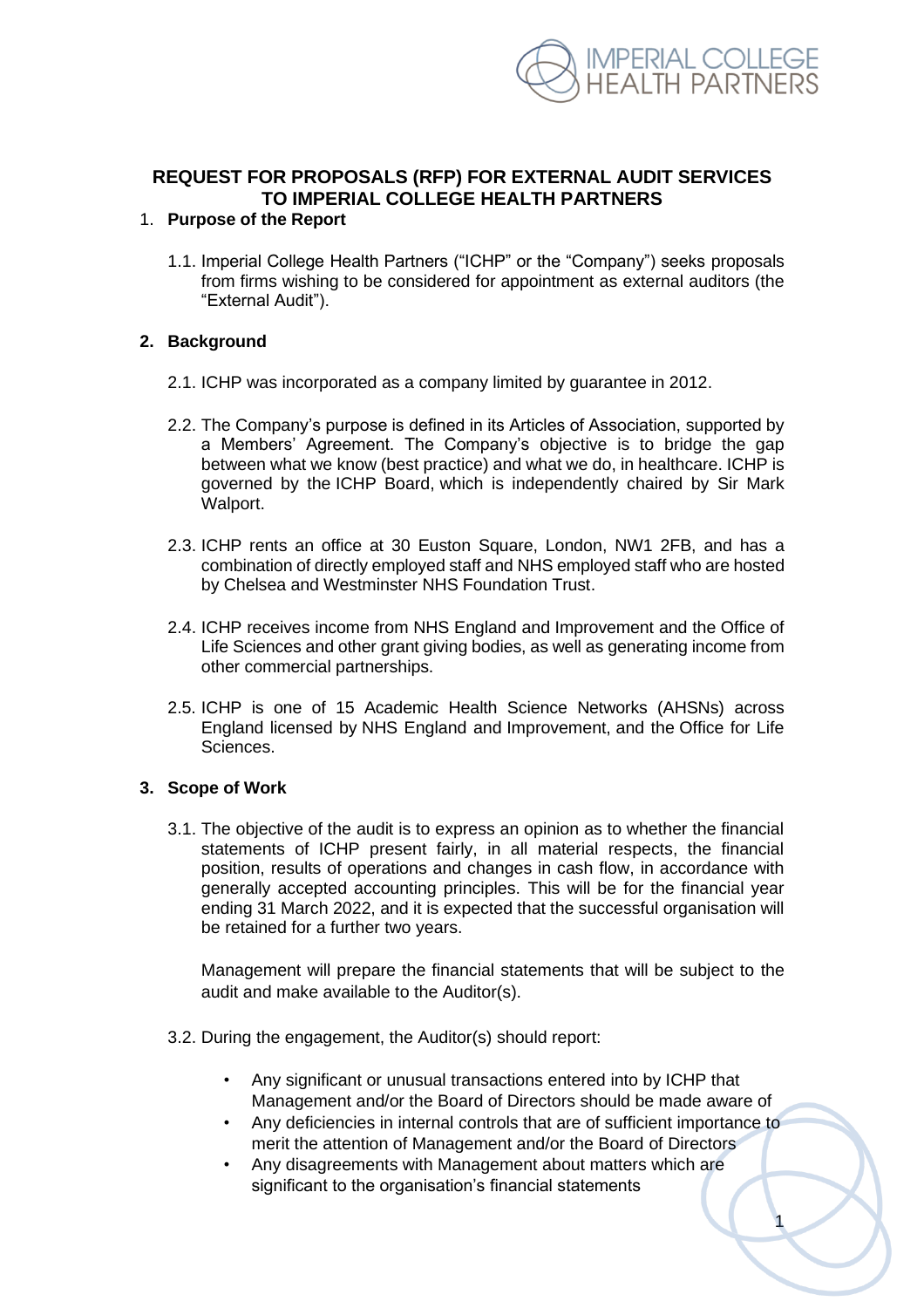- Any lack of compliance with the Financial Management and Controls **Policy**
- Any lack of compliance with financial or other relevant legislation; and/or
- Any lack of accountability in the use and management of ICHP's assets.

Any such instances should be reported in an audit management letter.

### **4. Expected deliverables**

The Auditor will:

- Prepare an auditor's report and in a format consistent with generally accepted auditing standards
- Provide a management letter that identifies areas of concern or weaknesses found, recommendations for improvement, management's response on any concerns identified
- Discuss the auditor's report and management letters with Management and the Audit Committee prior to their distribution
- Meet audit or reporting requirement dates as set out below
- Complete the scope of work
- Schedule in-person clarification and catch-up meetings with ICHP; and
- Provide reporting to ICHP, as directed (weekly updates, project milestone reports).

The preferred key dates and timing relating to the audit are as follows:

| <b>Event</b>                                                                   | <b>Key Dates/Timing</b>                    |
|--------------------------------------------------------------------------------|--------------------------------------------|
| <b>ICHP Financial Year end</b>                                                 | 31 March 2022                              |
| <b>External Auditors appointed</b>                                             | Week commencing 25 July 2022               |
| Audit Plan presentation to Finance, Audit<br>and Risk Committee                | Week commencing 15 August<br>2022          |
| Completion of audit                                                            | 12<br>Week<br>commencing<br>September 2022 |
| Board meeting to review and approve<br><b>External Audit Report</b>            | October 2022                               |
| Audited accounts to be submitted to 31 December 2022<br><b>Companies House</b> |                                            |

### **5. Invitation to submit proposals**

- 5.1. Proposals are invited from firms of registered auditors to be appointed as auditors of ICHP.
- 5.2. Proposals should be submitted by email with the subject "TENDER External Audit", to [tenders@imperialcollegehealthpartners.com](mailto:tenders@imperialcollegehealthpartners.com) by 1800 on 6 July 2022.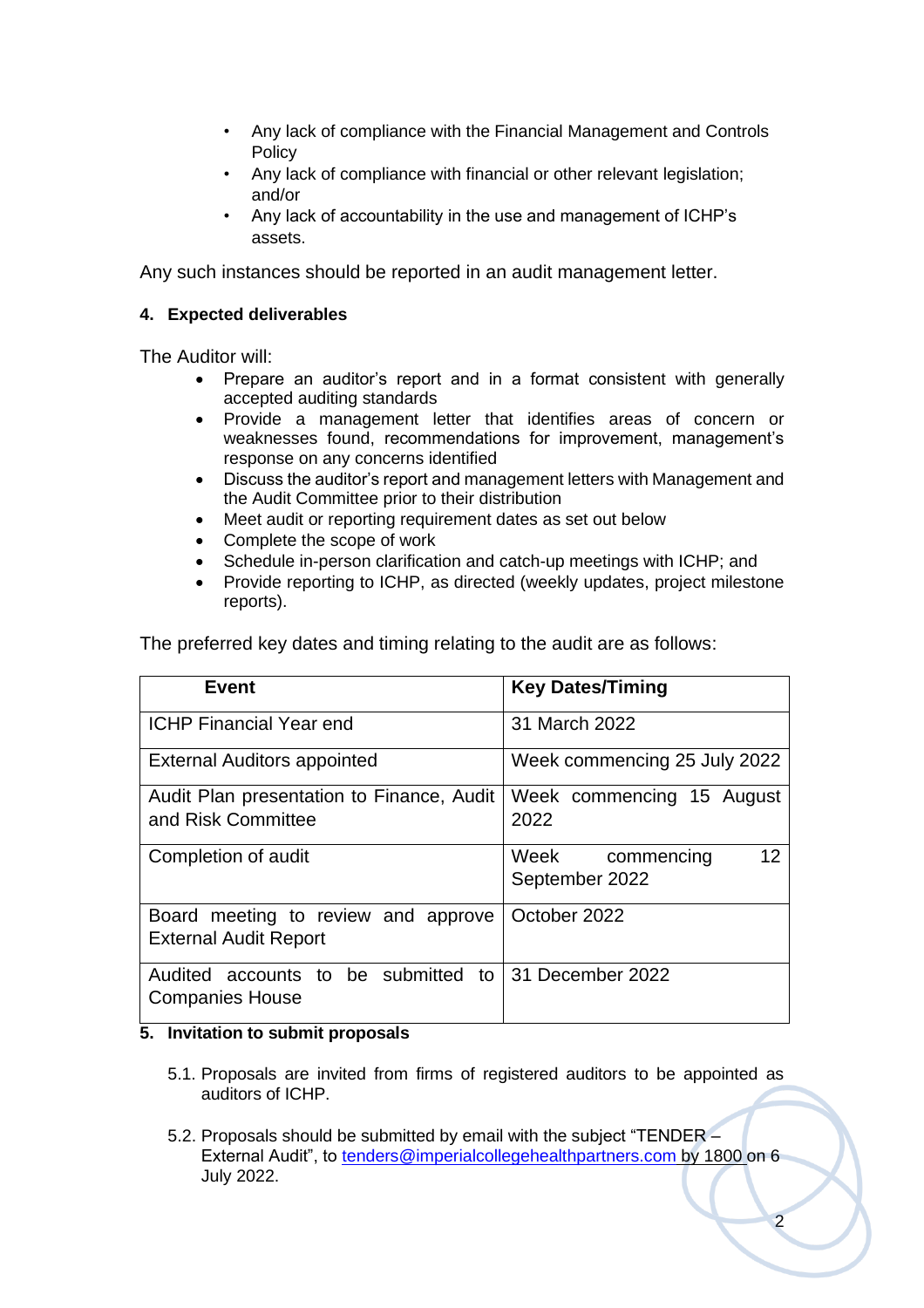5.3. Proposals should include the following:

- i) Details and general background information about your firm
- ii) Details of your office locations
- iii) Details of your firm's experience of working with not-for-profit or organisations in receipt of grant funding, and of existing clients, indicating the size of those clients
- iv) Details of the team assigned to similar audits, and of those staff who would be assigned to the audit, together with their experience
- v) Details of your approach to auditing similar organisations including grant receiving organisations
- vi) A draft letter of engagement defining the scope of the audit and the extent of your responsibilities as external auditor

Details of your proposed fees for the work specified in point 3 above, on both an hourly and fixed fee basis, including separate costs for the audit and tax work including:

- Hourly rates of staff involved
- Your firm's policy of charging travelling time and/or other expenses
- Anticipated time input of different staff/grades of staff
- Total number of dys to be allocated to the audit
- Provision of a management letter
- vii) A copy of your proposed terms and conditions
- viii) Details of other advice offered by the firm
- ix) Details of your firm's professional indemnity insurance
- x) Details of your firm's equal opportunities policy
- xi) Details of other organisations who could be contacted for references.

#### **6. The RFP Process**

6.1. No Conflict of Interest

The successful supplier(s) must not have a real or apparent conflict of interest regarding its ability to provide its service to ICHP. To avoid a conflict of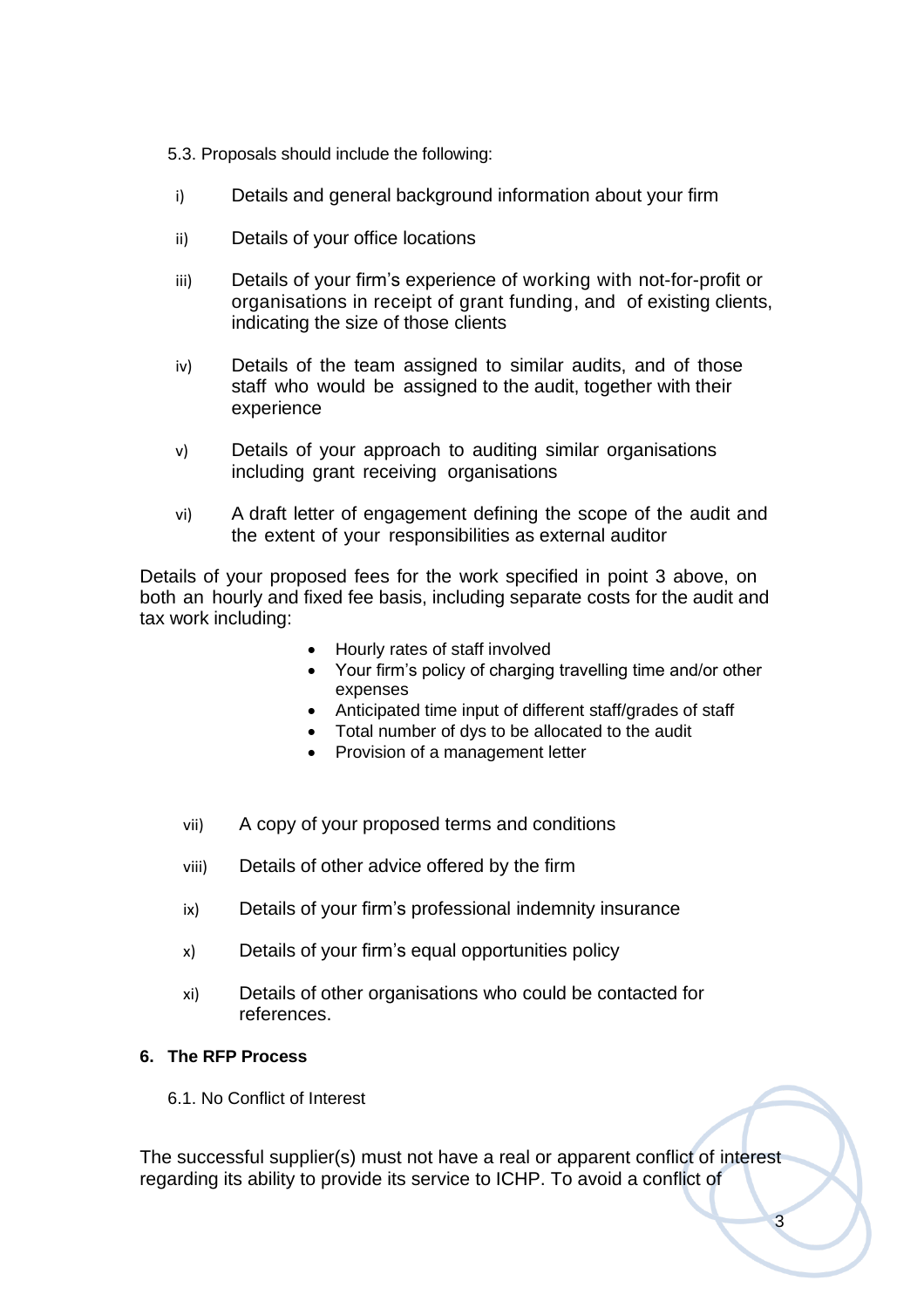interest, ICHP may engage multiple suppliers to complete its audit service requirements. The supplier must disclose to ICHP the names of any parties which it believes are, or may be, a real or apparent conflict.

6.2. RFP Submissions

The RFP submissions should:

- Introduce the Audit firm and audit team, including the capability of the firm and team
- Provide a description of the Auditor's/ audit firm's history and experience, especially as it relates to not-for-profit organisations and recent relevant audits.
- Demonstrate understanding of the scope and complexity of the work required.
- Description of the Auditor's/audit firm's abilities related to audit services. Clearly outlining if any services will be outsourced.
- Identify the person(s) who would be involved in the project, their proposed role on the project, and their experience and qualifications to fulfill that role. Clearly outline if any services will be outsourced.
- Describe any internal or external professional and technical services that will be called upon to assist in the audit.
- Provide a detailed description of the Audit firm's proposed audit strategy, its processes and deliverables, and outline the methodology and approaches that would be used in carrying out the audit.
- Provide a proposed timeline for each component of the audit services to be provided and indicate the bidder's ability to meet the timelines as set out therein.
- Include a minimum of two client references (including their names, phone numbers and email addresses) who may be contacted to confirm the satisfactory delivery of service by key team member(s) on previous assignments.

Submissions must include the following:

6.3.Mandatory Requirements Check

Submissions that do not include the mandatory information below may not be scored and can be rejected:

| <b>Mandatory Requirements</b> | <b>Requirement</b><br><b>Met</b> |
|-------------------------------|----------------------------------|
|                               |                                  |
| <b>Deadline</b>               |                                  |
|                               |                                  |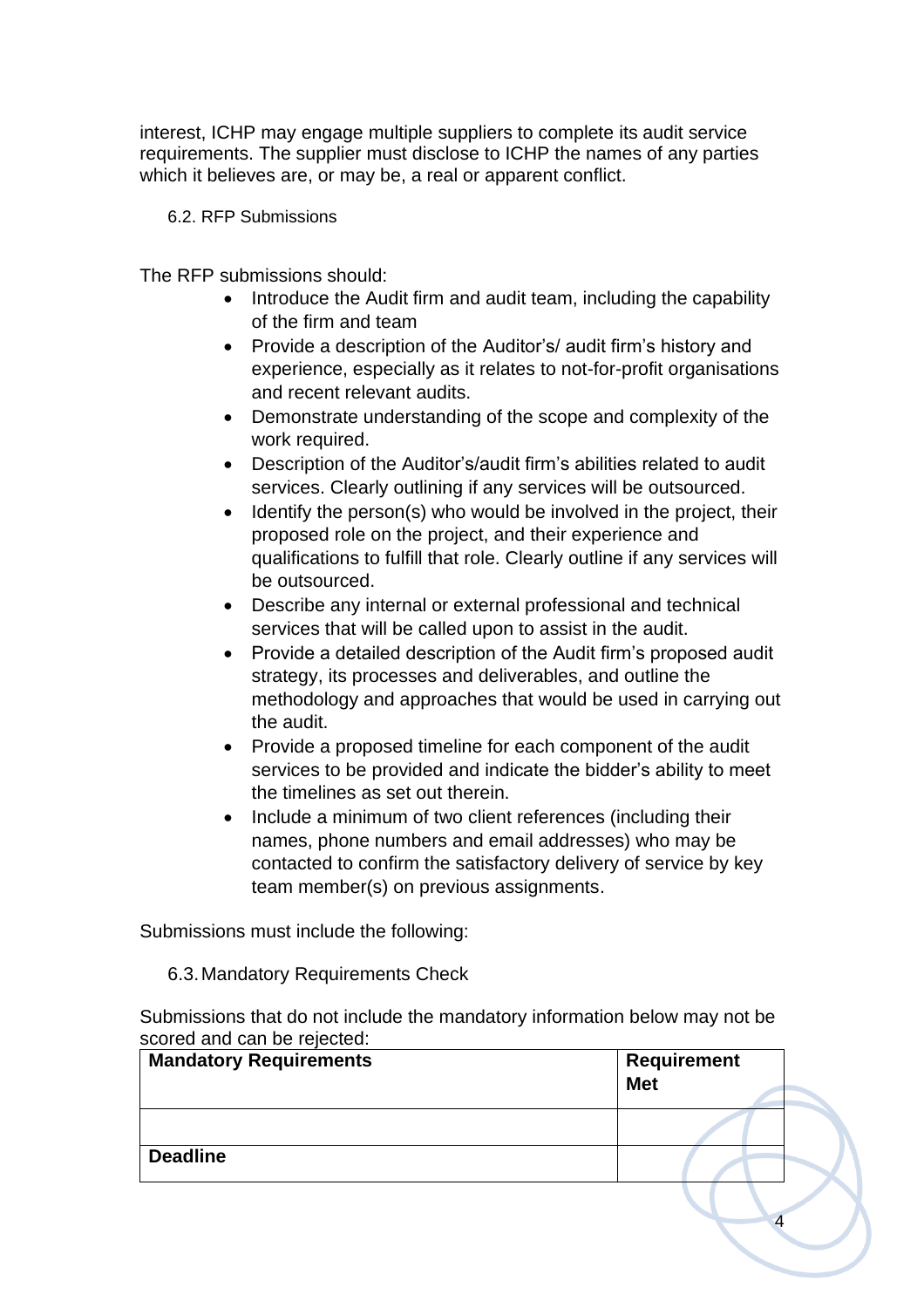| Proposals due - 1800 (EST) on 6 July 2022.                                                                                                                                                                                                |  |
|-------------------------------------------------------------------------------------------------------------------------------------------------------------------------------------------------------------------------------------------|--|
| <b>Mandatory Project specific content includes:</b>                                                                                                                                                                                       |  |
| 1. Audit proposed workplan and timeline                                                                                                                                                                                                   |  |
| 2. Audit methodology proposed to complete the<br>audit                                                                                                                                                                                    |  |
| 3. A cost quotation that has all-inclusive costs for the<br>proposed audit work which will be performed for<br>the first fiscal year and for each of the subsequent<br>three years                                                        |  |
| 4. Costs identified in the proposal that clearly<br>establish the basis of remuneration, identifying<br>both the hours of work and hourly rates for<br>appropriate categories of audit staff<br>and<br>appropriate out-of-pocket expenses |  |

# 6.4. Proposed Schedule & Submission of Information

| <b>Milestone</b>                       | <b>Scheduled Date</b> |
|----------------------------------------|-----------------------|
| <b>Release of Request For Proposal</b> |                       |
| (RFP)                                  |                       |
| Deadline for submitting questions      | 27 June 2022          |
| Proposals due                          | 6 July 2022           |
| Selection of firm                      | 28 July 2022          |

## 6.5. **Confidentiality of Information**

ICHP will require the successful supplier to enter into a confidentiality agreement with ICHP that protects all information provided to the supplier(s) by ICHP or any party contacted by the supplier(s) in order to complete this project.

## 6.6. **General Information**

The submission of a proposal does not constitute a legally binding agreement between ICHP and any supplier. It is part of an overall selection process intended to enable ICHP to identify a potential successful supplier for the provision of services described herein. The goal of this RFP process is to identify those suppliers who offer the best delivery of service and value and demonstrate the highest degree of capability for providing and implementing the functions and objectives of the project.

A contract will be entered into between the successful supplier and ICHP. ICHP is not bound to negotiate with the lowest cost or any supplier and may, in its sole discretion, discontinue the RFP process and/or cancel the initiatives as outlined prior to the execution of the contract.

**7. Evaluation criteria**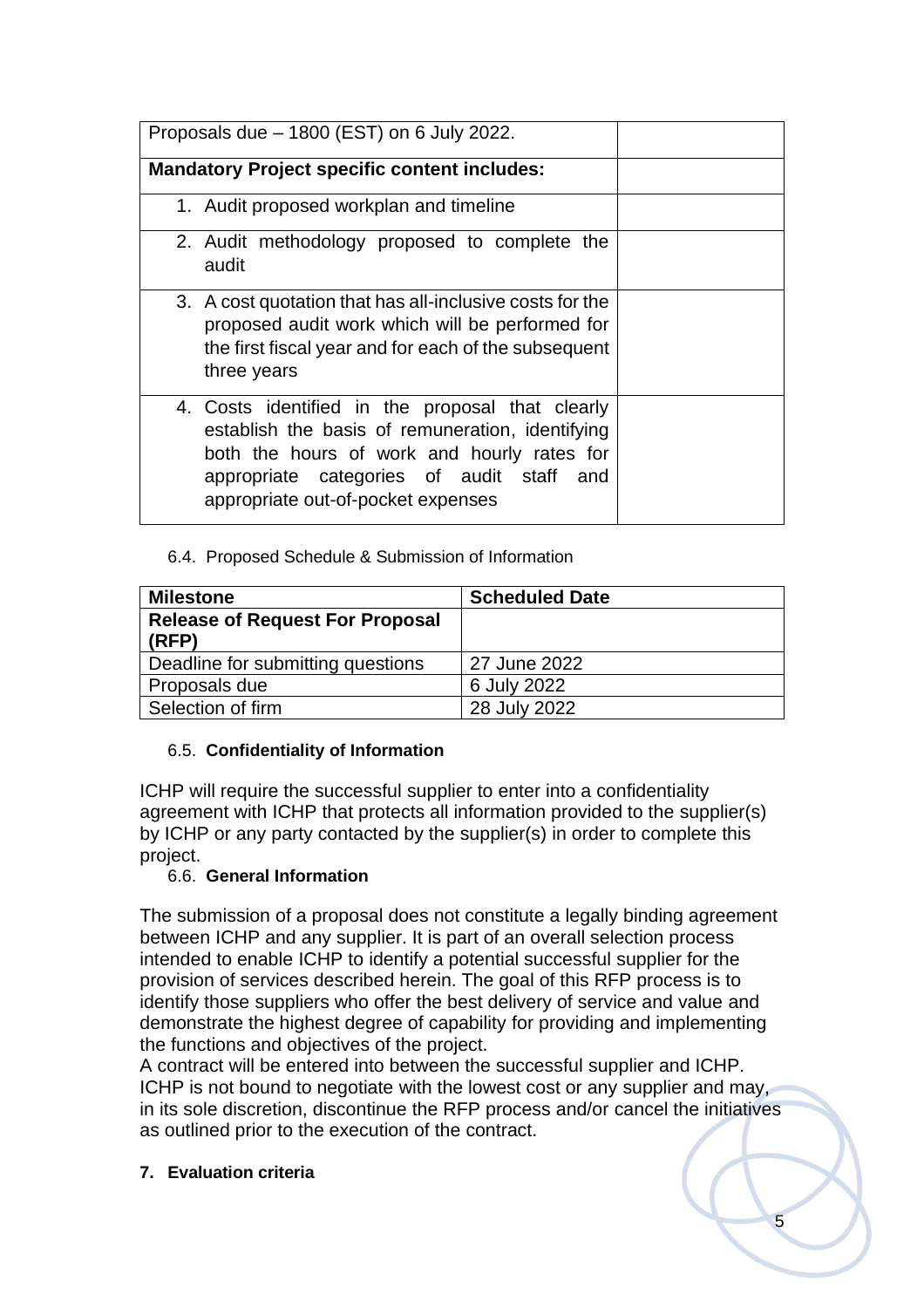# 7.1. **Submission Evaluation**

The evaluation process to determine the successful supplier(s) will involve both qualitative and quantitative elements. As a general framework, all proposals presented by suppliers will be evaluated in the context of the overall value that it brings to the initiative. While cost is a significant part of the evaluation criteria, it will not be the sole determinant.

Each criterion below may be considered for each requirement listed in section 6.2. Suppliers must ensure they review the criteria when they develop each aspect of their proposal.

Proposals will be reviewed and ranked on the following criteria and scored out of a 100-point total as follows:

### 7.2. **Technical Criteria**

The Technical criteria will be evaluated first (excludes the 'Financial' criteria, bringing the maximum score to 75). Vendors must achieve a rating of 75% or over (a score of 56 out of 75) before ICHP will consider their financial criteria.

| <b>Technical</b><br>ranking<br>criteria                              | Percentage |  |
|----------------------------------------------------------------------|------------|--|
| Demonstrated<br>understanding of project<br>goals                    | 15%        |  |
| and<br>Approach<br>methodology                                       | 20%        |  |
| Qualifications of<br>audit<br>team and firm's relevant<br>experience | 25%        |  |
| <b>Project timelines</b>                                             | 15%        |  |
| <b>Total Technical</b>                                               | 75%        |  |

## 7.3. **Financial Criteria**

Only those proposals that have achieved a rating of 75% or over (a score of 56 out of 75) on their technical criteria will have their financial criteria evaluated.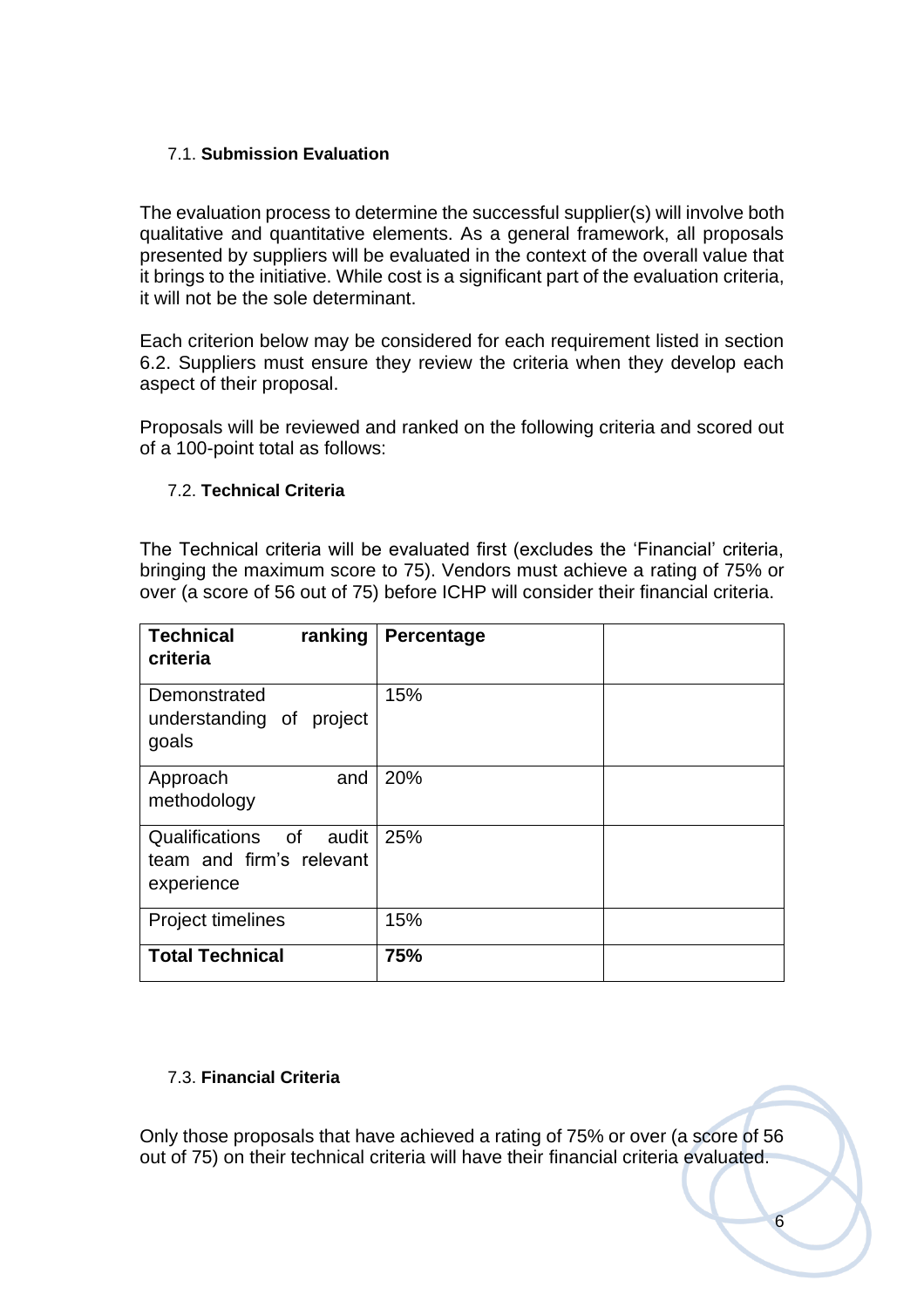| <b>Financial Ranking Criteria</b>                                                 | Percentage |
|-----------------------------------------------------------------------------------|------------|
| Total cost for audit services for<br>financial year 2021/22                       | 10%        |
| Total cost for audit services for<br>financial years 2022/23; 2023/24;<br>2024/25 | 10%        |
| Extent of value in relation to<br>proposed cost                                   | 5%         |
| <b>Total Financial</b>                                                            | 25%        |

## 7.4. **Calculating the Total Cost Score**

The points score for total cost will be awarded based on the difference between the vendor's financial offer and the lowest responsive financial offer. The lowest responsive financial offer will receive the full awarded points and other financial offers will be allocated points pro-rata to the extent they exceed the lowest responsive financial offer.

### 7.5. **Selection Rights**

ICHP reaffirms its right to make any selection it deems prudent and responding firms or individual participants acknowledge through their participation that such selection is not subject to protest or contest. ICHP reserves the right to:

- not award a contract as a result of this RFP
- modify the tasks based on negotiation with respondents
- award a contract to the same supplier(s) for subsequent years.

## **8. Clarification/Interpretation**

Each prospective supplier shall be responsible for conducting its own due diligence on the data and information upon which their proposal is based. Prospective suppliers shall be deemed to have gathered all information necessary to perform their obligations under the RFP.

Information referenced in this RFP, or otherwise made available by ICHP as part of this RFP, is provided for the convenience of the prospective supplier only, and ICHP does not warrant the accuracy or completeness of this information.

Prospective suppliers that find discrepancies or omissions in the information provided, or that have questions as to the meaning or intent of various aspects of the project, can notify Natalie Angus on [natalie.angus@imperialcollegehealthpartners.com](mailto:natalie.angus@imperialcollegehealthpartners.com) who will, if necessary, send written instructions, clarifications, or explanations to all prospective suppliers who have submitted an expression of interest to this RFP.